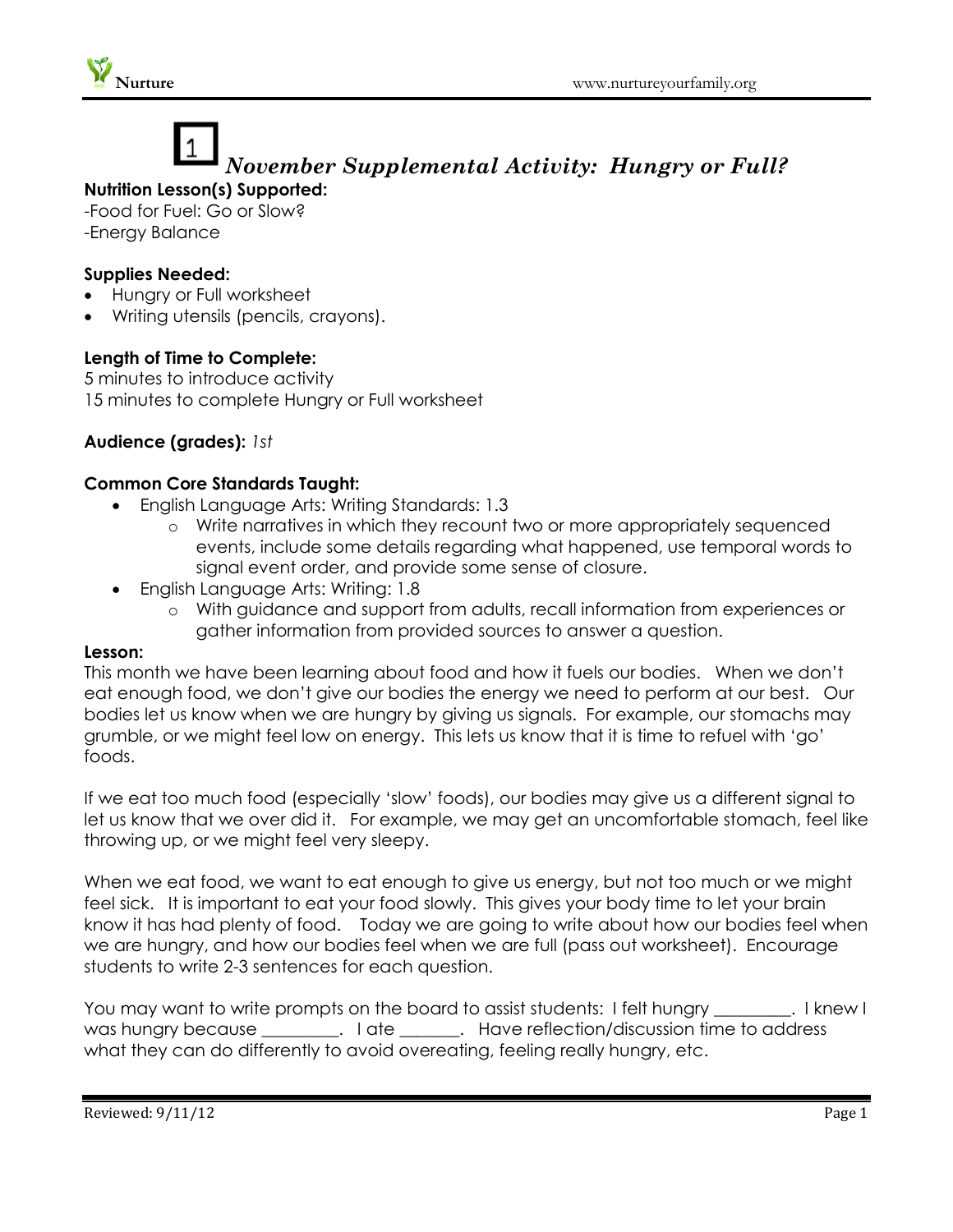

## **Hungry or Full?**

Draw a picture of how you feel when you are hungry:

Describe a time when you felt hungry.

Draw a picture of how you feel when you eat too much:

Describe a time when you ate too much.